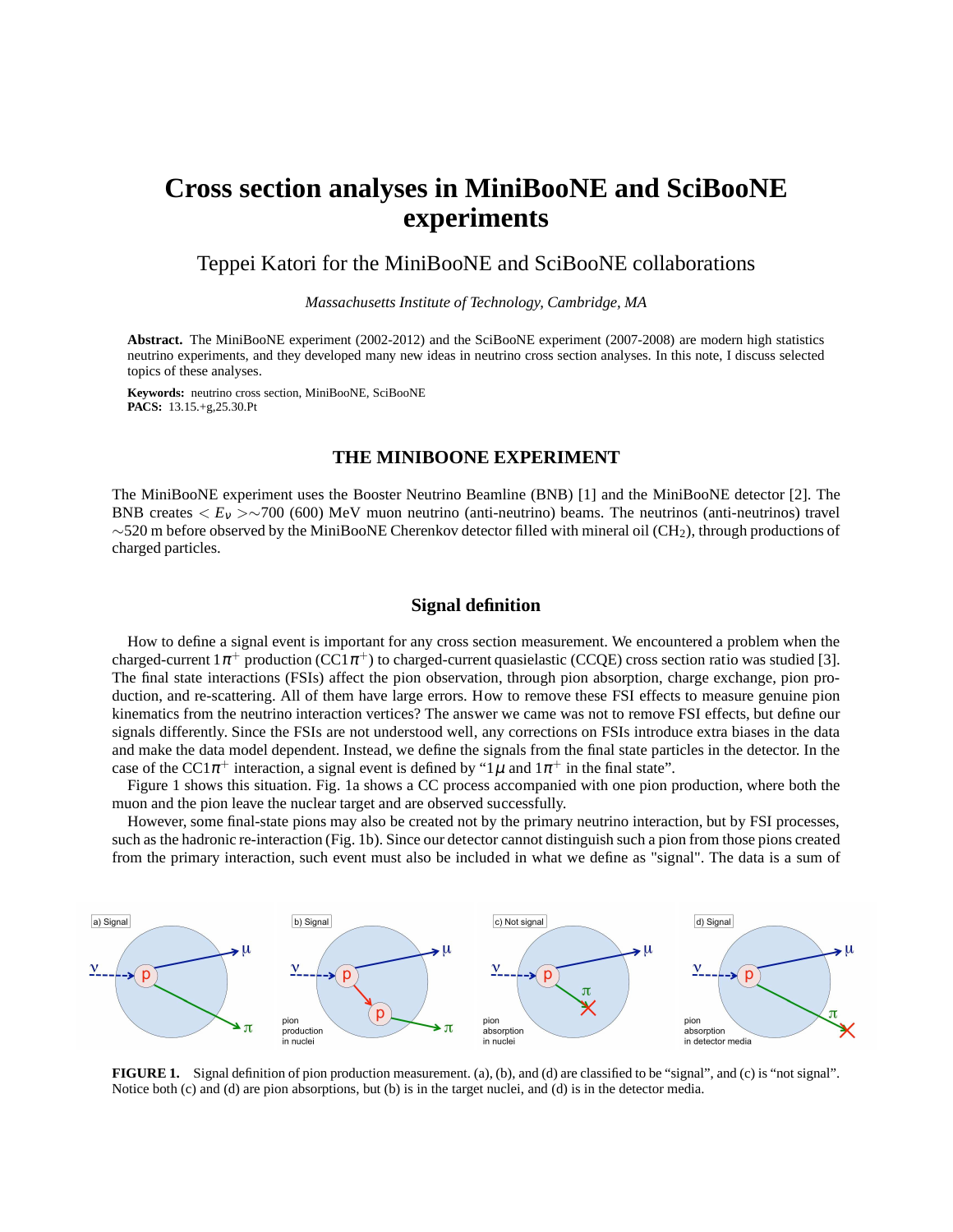

**FIGURE 2.** MiniBooNE CC1 $\pi$ <sup>+</sup>/CCQE total cross section ratio [3]. In the left plot, there is no correction applied about FSI in the target nuclei, and hence, reactions are called "CC1 $\pi$ <sup>+</sup>-like" and "CCQE-like". In the right plot, the simulation dependent correction is applied.

both, which help theorists to study FSIs.

Figure 1c shows an opposite case, where pions made by the primary neutrino interaction fails to leave the target nuclei, hence are not observed. Traditionally, experiments estimate how many pions disappeared due to FSI, and apply corrections. However, such corrections are model dependent and should be avoided. By our signal definition, this kind of event is classified as "not signal".

The last example (Fig. 1d) is a cumbersome situation. Pions can be absorbed during their propagation in the detector medium. Since this is a detector dependent effect, we need to correct based on our simulation. This introduces an error, and for example, such detector dependent nuclear error dominates the MiniBooNE CC  $1\pi^\circ$  production (CC1 $\pi^\circ$ ) measurement [4].

The signal definition affects how the final data appear. Fig. 2 shows the  $CC1\pi^+$ /CCQE total cross section ratio taken from Ref. [3]. These 2 total cross section ratio plots are based on different signal definitions. On the left, signal is defined from observables (Fig. 1), instead of primary interactions, and hence the measured total cross section ratio is called "CC1 $\pi$ -like" to "CCQE-like" ratio. This result is independent of any nuclear models. The price to pay is, theorists can compare their models with our data only if they have ways to simulate FSI effects. Otherwise, theorists are recommended to use the right plot. Here, simulation dependent corrections of the target nuclei FSI are applied, therefore the ratio can be interpreted as a primary interaction cross section ratio. Historically only such measurements are performed [5, 6]. The price to pay is, the resulting ratio is nuclear model dependent, and the error bars are inflated to take into account this model dependency.

# **Data driven correction**

Measured interactions always include background events. And these background events need to be removed, however, this depends on the predictions from the simulations. To avoid such model dependency, MiniBooNE actively uses the data driven corrections to the background events, except for the CC1 $\pi^+$  cross section measurement where the signal purity is ∼90% [7].

#### *CCQE cross section measurement*

In the CCQE cross section measurement [8], CC1 $\pi^+$  events make the biggest background. If a CC1 $\pi^+$  event loses a pion through FSI, its final state particles are identical with those of CCQE events. Simultaneous measurements of the CCQE and CC1 $\pi^+$  candidate sample are performed, and information from the CC1 $\pi^+$  candidate sample allows the background in the CCQE candidate sample to be corrected as a function of reconstructed 4-momentum transfer  $(Q<sup>2</sup>)$ . This corrected background is subtracted from the CCQE sample to measure various cross sections. Note this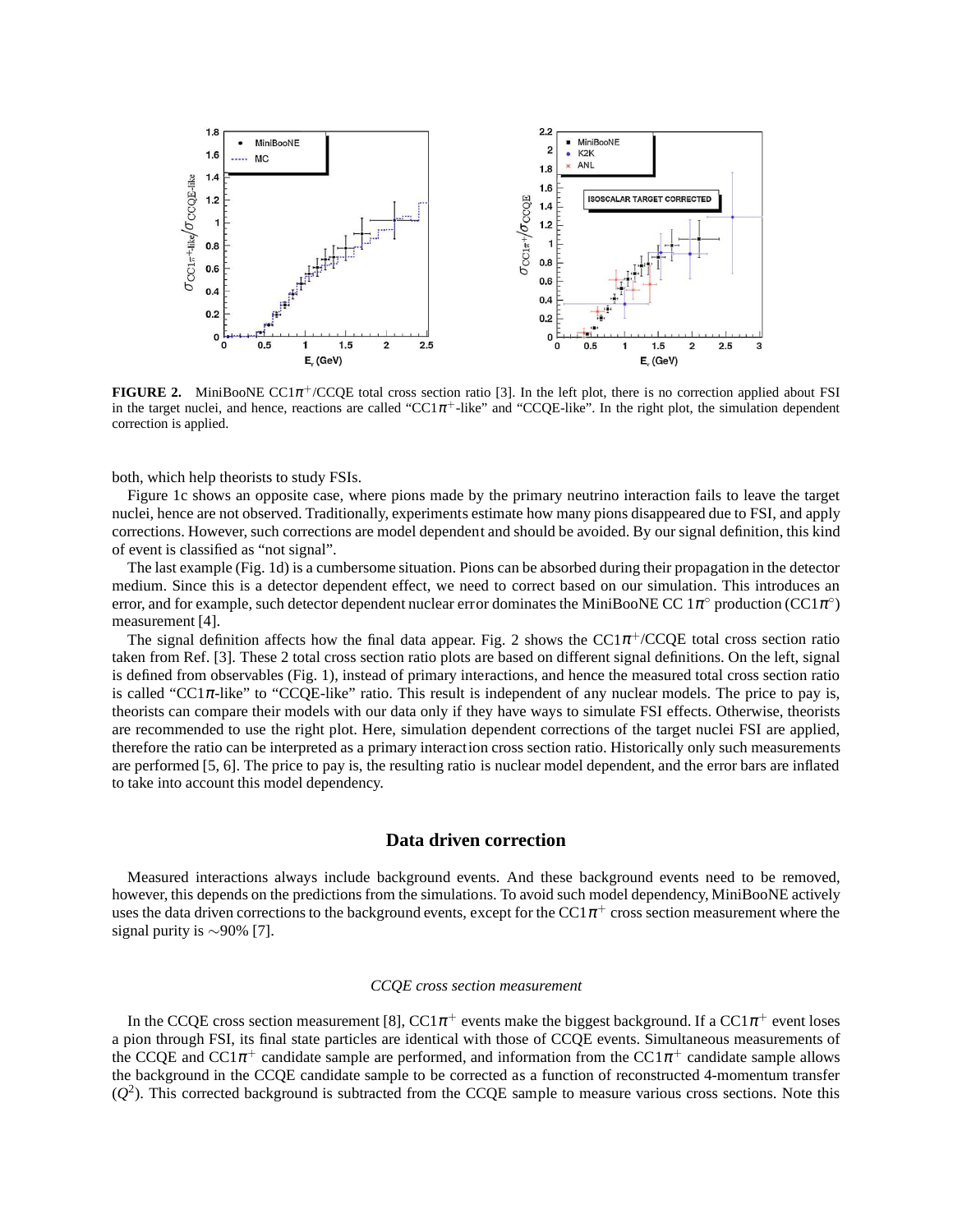

**FIGURE 3.** Examples of MiniBooNE data driven corrections. In the left plot, dirt event enhanced NCEL sample is shown with various components from the simulation [9]. The template fit corrects the scaling factor of dirt events. In the middle plot, the ratio of measured CC1 $\pi^+$  to simulated CC1 $\pi^+$  double differential cross section is shown [4]. This is used to correct the CC1 $\pi^+$  $\frac{1}{2}$  background for CC1 $\pi$ ° cross section measurement. In the right plot, flux scale factors of neutrino component in the anti-neutrino beam are shown as a function of *E*<sup>ν</sup> [13, 14]. There are 3 independent measurements and they are consistently lower than 1 (default simulation).

correction is valid only within the precision of FSI. To allow theorists to study FSIs, MiniBooNE also published the subtracted background distributions [8].

#### *Neutral current elastic (NCEL) cross section measurement*

In the NCEL cross section measurement [9], backgrounds created outside of the detector (dirt events) are significant. Fortunately, the MiniBooNE detector is big enough to see the spatial profile of dirt events in the detector. Figure 3, left, shows the dirt event enhanced NCEL sample as a function of the vertex location in Z (beam direction) [9]. The template fits can find the normalization factor of dirt events, as a function of measured total nucleon kinetic energy. After scaling the dirt events, data and simulation agree well. This technique to correct dirt events is also used for the oscillation analysis [11].

# *CC1*<sup>π</sup> ◦ *cross section measurement*

In the CC1 $\pi$ ° cross section measurement [4], CC1 $\pi$ <sup>+</sup> events make large backgrounds. Unlike the CCQE cross section measurement where the CC1 $\pi$ <sup>+</sup> background is corrected as a function of reconstructed  $Q^2$ , here the correction is based on the double differential cross section of pion kinetic energy and neutrino energy  $(E_v)$ . Figure 3, middle, shows the data to simulation ratio [4], where data is the measured  $CC1\pi^+$  double differential cross section [7]. This ratio is applied as a correction to the simulated  $CC1\pi^+$  background.

# *Neutral current 1* <sup>π</sup> ◦ *(NC1*<sup>π</sup> ◦ *) cross section measurement*

In the case of the NC1 $\pi$ ° cross section measurement [10], no data driven correction is applied. However, the measured rate of NC1 $\pi^{\circ}$  is used to correct the background distribution of the oscillation candidate events [11]. Here,  $\pi^{\circ}$  background in the oscillation sample is corrected as a function of  $\pi^{\circ}$  momentum [12]. This measurement not only corrects the rate, but also constrains the  $\pi^{\circ}$  rate error, because the cross section error of NC1  $\pi^{\circ}$  is ~25% from the simulation, whereas the measured NC1 $\pi$ ° rate has ∼5% error.

#### *Anti muon-neutrino CCQE cross section measurement*

The  $\bar{v}_{\mu}$ CCQE cross section measurement [13] has a complicated structure, because of the presence of neutrino contamination in the anti-neutrino beam. This is measured, and corrected by using 3 independent techniques [13, 14].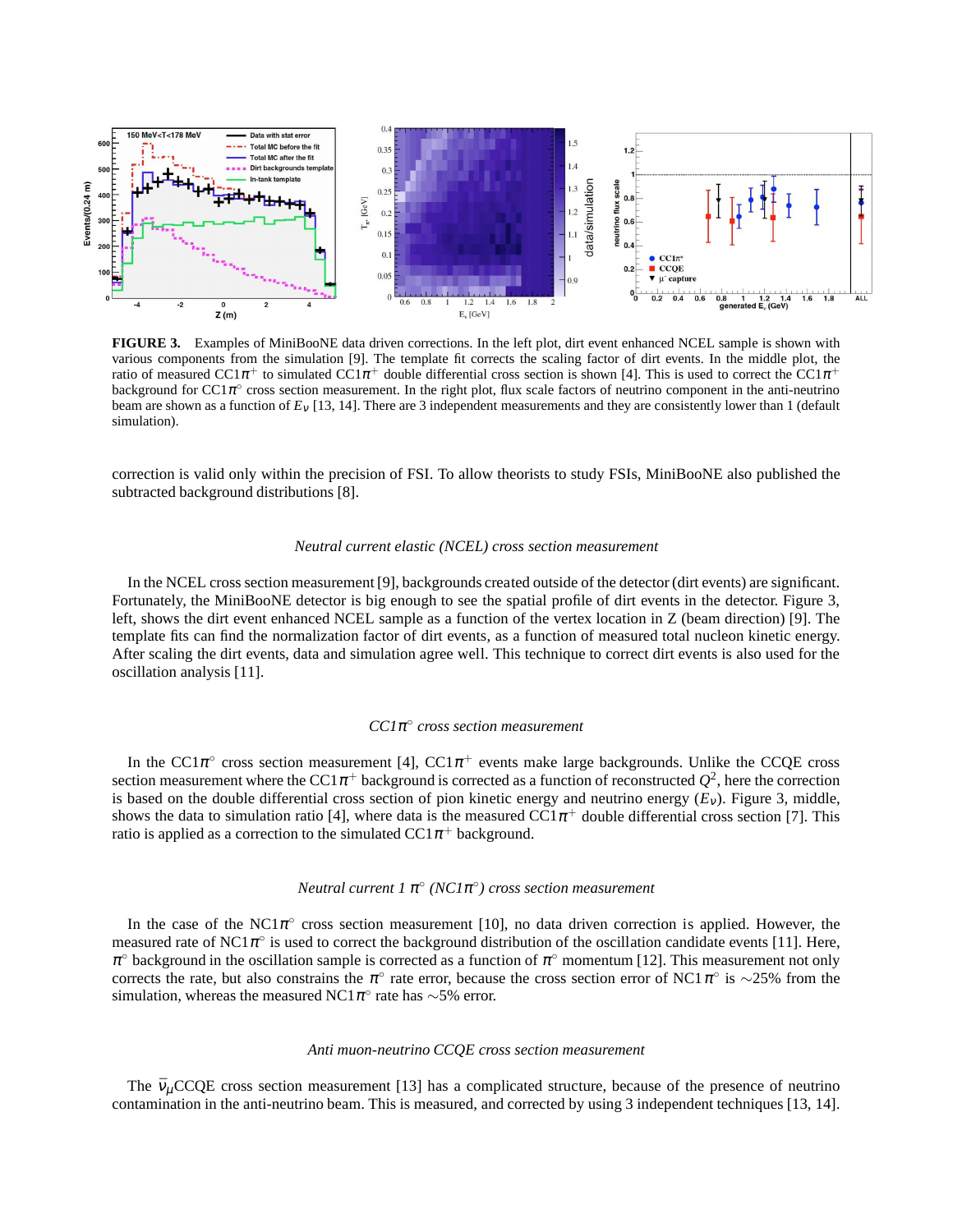

**FIGURE 4.** The MiniBooNE CCQE signal sample based on different background removing methods [19]. The red lines are for background subtraction method, and the blue lines are for signal fraction method.

Fig. 3, right, shows the result.

The CC1 $\pi^-$  production from anti-neutrino interactions make large backgrounds for the  $\bar{v}_\mu$ CCQE cross section measurement. The simultaneous fit technique used in the  $v_\mu$ CCQE measurement cannot be applied since the CC1 $\pi$ <sup>-</sup> final state contains same final state particles with  $\bar{v}_\mu$ CCQE ( $\pi^-$  is ~100% nuclear captured). Therefore the CC1 $\pi^$ distribution is corrected by assuming the same kinematic distribution as the CC1 $\pi^+$  distribution in neutrino mode.

Finally the  $\bar{v}_{\mu}$ CCQE cross section model is corrected based on the relativistic Fermi gas model tuning [15] from the  $v_\mu$ CCQE measurement [8]. Note that the absolute cross section measurement does not depend on the cross section model of the signal channel (in this case,  $\bar{v}_{\mu}$ CCQE model), except in unfolding.

The  $\bar{v}_{\mu}$ NCEL cross section measurement [16] is underway. With this result, MiniBooNE will complete all 4 quasielastic and elastic scattering cross section measurements. The difficulty is, our NCEL cross section measurements are not on a proton or a neutron target, but the combination of both. This makes it difficult to apply interesting ideas to access to nucleon parameters [17, 18]. Theorists are encouraged to invent new ways to utilize MiniBooNE CCQE and NCEL data!

### **Background removing process**

Background events need to be removed from the data, but depending on the knowledge of the estimated background, there are several ways to remove the background.

If the knowledge of the background events includes the absolute scale (for example, backgrounds are measured *in situ*), the background subtraction method is applied  $(d_i - b_i)$ . In this case, signal events in *i*th bin is simply a difference of *i*th bin of data minus *i*th bin of background. This is a simple and preferred method, because it does not depend on the simulation of the signal events. The drawback is, you may get negative bins.

If the knowledge of the background is at most a fraction of the total event, the signal fraction method is applied  $(d_i \times \frac{s_i}{s_i+b_i})$ . In this case, signal events in *i*th bin is data times predicted signal events  $(s_i)$  divided by predicted total events  $(s_i + b_i)$  of the simulation. The drawback is, the signal sample becomes signal model dependent.

Figure 4 shows the example of these two methods from the MiniBooNE  $v_\mu$ CCQE analysis [19]. Since the datasimulation agreement is good in entire kinematic region, the difference of these two methods is small in this sample.

# **Unfolding**

Unfolding is an important stage of the analysis, because measured kinematics are often smeared or distorted by detector effects. These detector effects need to be corrected by the data unfolding. Most of MiniBooNE cross section data are unfolded by the iterative Bayesian method [20], to avoid the fast oscillation problem which is often seen for histograms with many bins unfolded by the inverse matrix method [21]. The unfolding technique depends on many factors, and every single histogram needs to be assessed for the best unfolding scheme. Figure 5 shows NC1 $\pi^{\circ}$  kinematic distributions based on different unfolding techniques [22]. In this analysis, Four different unfolding techniques (one of four is no unfolding) are used to compare results. In the left, Tikhonov regularization [23] is chosen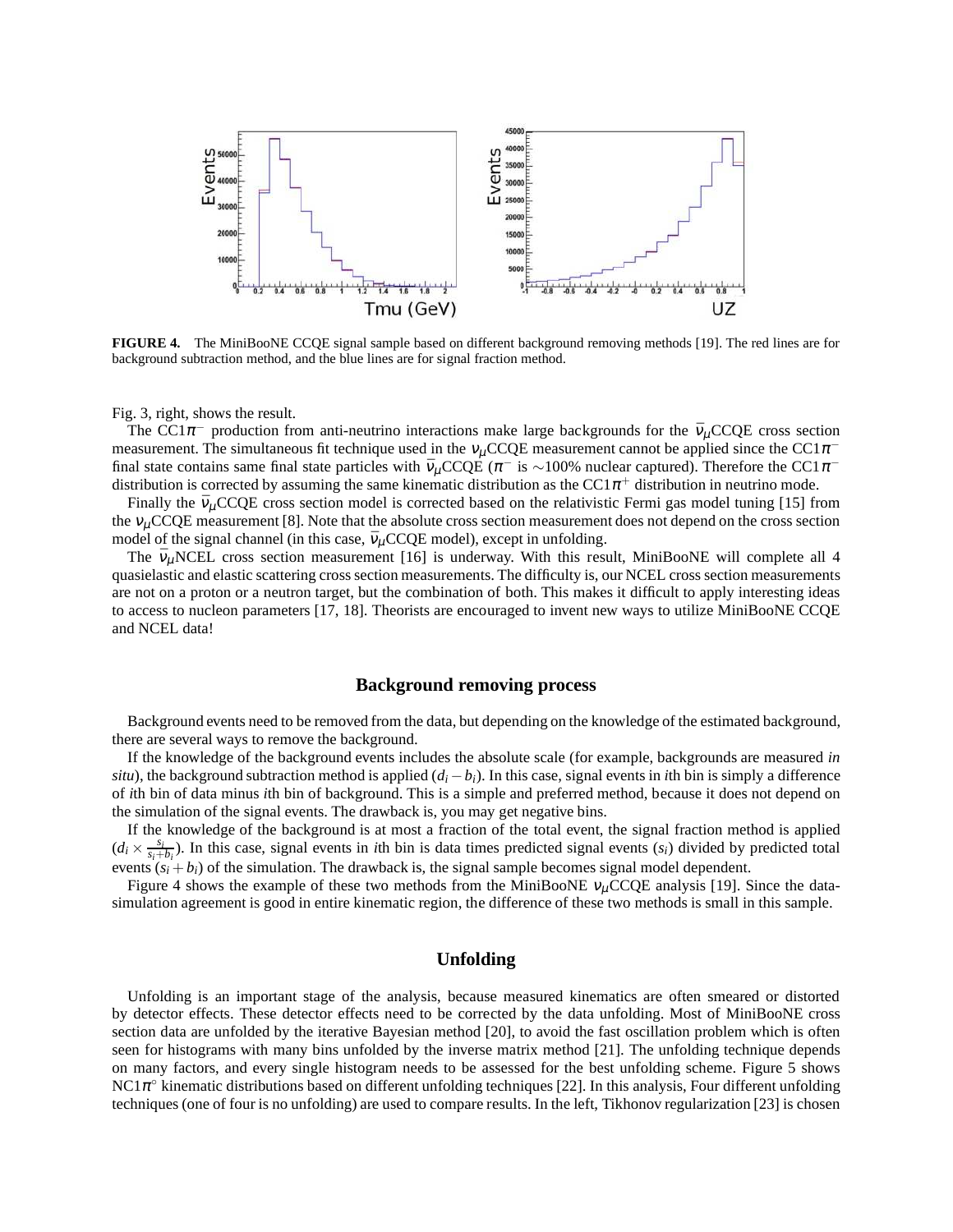

**FIGURE 5.** The  $\pi^{\circ}$  kinematics unfolding from NC1 $\pi^{\circ}$  cross section measurement [22]. Left plot shows  $\pi^{\circ}$  momentum, and the right plots is for  $\pi^\circ$  angular distribution.



**FIGURE 6.** Flow chart of event classification for the  $CC1\pi^+$  analysis (left). MRD stopped, 2 tracks, 1 muon-like and 1 pion-like sample is shown on the right plot.

to unfold  $\pi^{\circ}$  momentum, but the same technique does not work for  $\pi^{\circ}$  angular distribution (right), and the iterative Bayesian method is chosen for the main result.

### **THE SCIBOONE EXPERIMENT**

The SciBooNE detector is an X-Y tracker at the BNB [1]. The detector consists of 3 parts, the Scintillation bar vertex detector (SciBar, consists of  $C_8H_8$ ), electron catcher (EC), and muon range detector (MRD) [24]. Inclusive CC and CCQE total cross section results show similar excesses to the MiniBooNE cross section results [25, 26].

### **Event classification**

SciBooNE can classify each event based on the topology. Figure 6 left, shows the  $CC1\pi^+$  analysis flow chart of event classification [27]. An event is classified depending on the type of tracks, number of tracks, and amount of vertex activity (energy deposit around the neutrino interaction vertex). Fig. 6 right plot shows the event sample with "1 muon and 1 pion tracks" in the final state, where the lower vertex activity region has more coherent  $\hat{CC1}\pi^+$  production according to the simulation. However, the data is consistent with the absence of coherent pions, as first observed by the K2K experiment [28]. The vertex activity is a powerful parameter, and similarly, NC1 $\pi$ ° analysis confirmed the presence of coherent production by the same technique [29]. This information is used for the latest T2K oscillation analysis [30].

The high resolution of the SciBar detector allows detailed study of each recorded track. The azimuthal angular distribution of pions may reveal further information of coherent pion production mechanism [31]. Single proton momentum